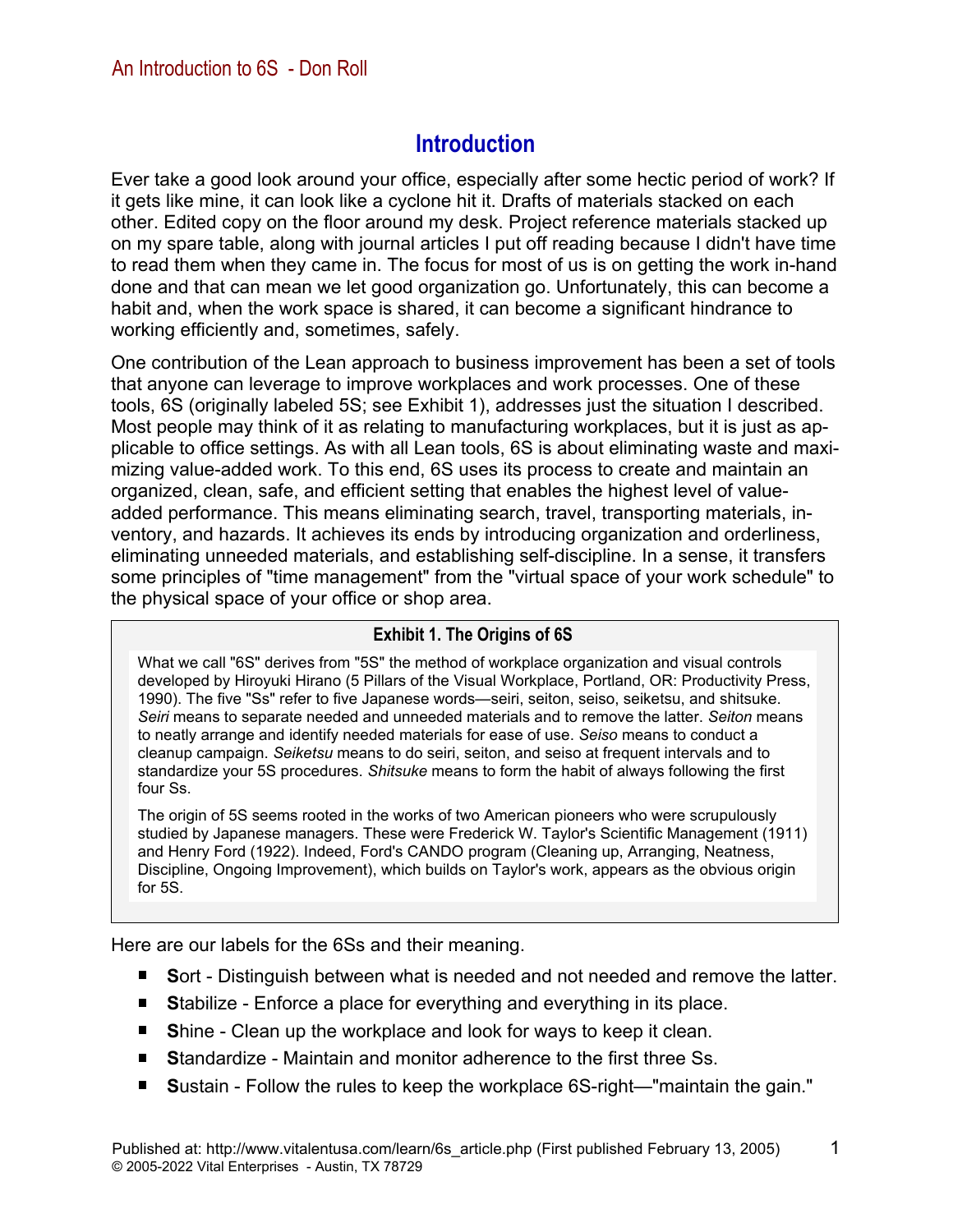**S**afety - Eliminate hazards. (We added this sixth "S" so we could maintain the focus on Safety within our Lean events and embed safe conditions into all our improvements.)

There are a number of great reasons for using 6S. It is a natural for building teams who share a common work area. For one thing, every team member benefits from it and for another, it fits common sense. Everyone has had the experience of losing work, misplacing documents and spending frustrating and wasteful time looking for them, tripping on objects left in the working place, etc. As a consequence, 6S is a tool whose value is readily grasped. Everyone can get their arms around the concept of "a place for everything and everything is in it's place." Another great quality of 6S is that it is doubly enabling. It enables people to be free of aggravations that hinder their work and it is a wonderful way to involve people in improving their own work settings. That enables greater employee empowerment. Finally, the visual impact of a 6S event makes the improvement it produces impossible to miss and this creates a real sense of achievement and pride that can form the beginning of a more significant cultural transition (see Exhibit 2, next page).

### **Caution**

Do not be mislead by the before and after photos that everyone doing 6S produces. They are valuable portrayals of measurable improvements, but they rivet attention to the workplace and, in that sense, they can mislead. 6S may appear to focus on a *workplace*—sorting, straightening, etc. the area in which people work, but this is not correct. The root focus of 6S is the *work process* that is executed in the workplace. The reason is this. All Lean is about producing products that are fully value adding to a customer. Only processes that are themselves absolutely value adding (meaning 100% *devoid* of waste) can produce such products. While detecting disorganization in a workplace may be obvious, it is not obvious what, in a concrete sense, good organization is. Should tool X go by work station A or B? Where should we place the copier in this office to reduce travel and transport? In the center of the workplace? You can't answer these questions in a way that eliminates waste unless you understand the work process that people implement in that space and the job each person does. Also, what information should be posted and where? Again, you can't answer either of these questions if you do not understand the work process people are implementing. So, the root focus for 6S is the work process, not the workplace. In office workplaces, where it is common for one area to service many work processes, this is especially critical. It is quite possible to optimize a workplace for one work process while making it even more problematic for others using the same space. So an important initial step to applying 6S is to identify the work process you are to benefit and every other work process using the space you will 6S. Your solutions must serve them all.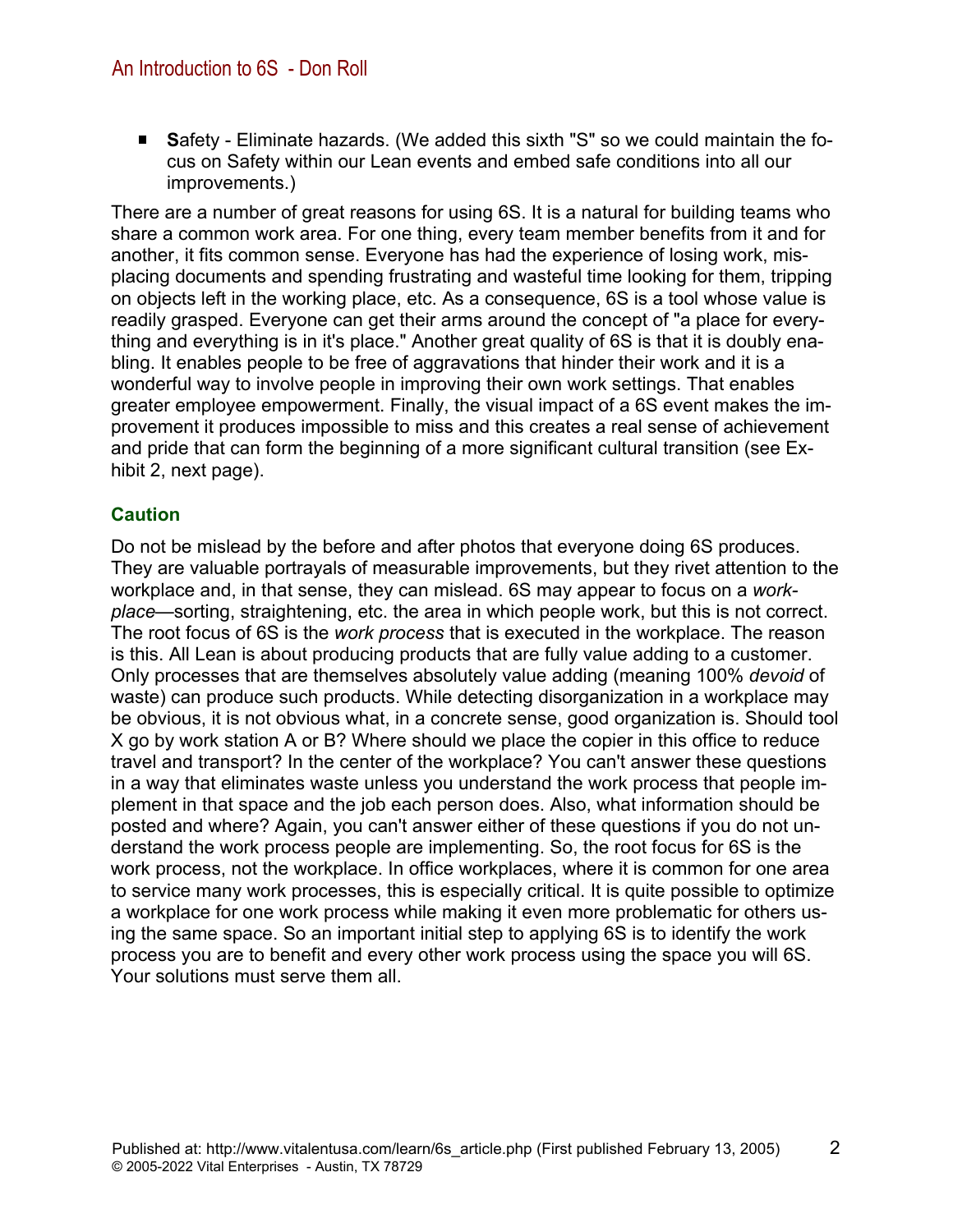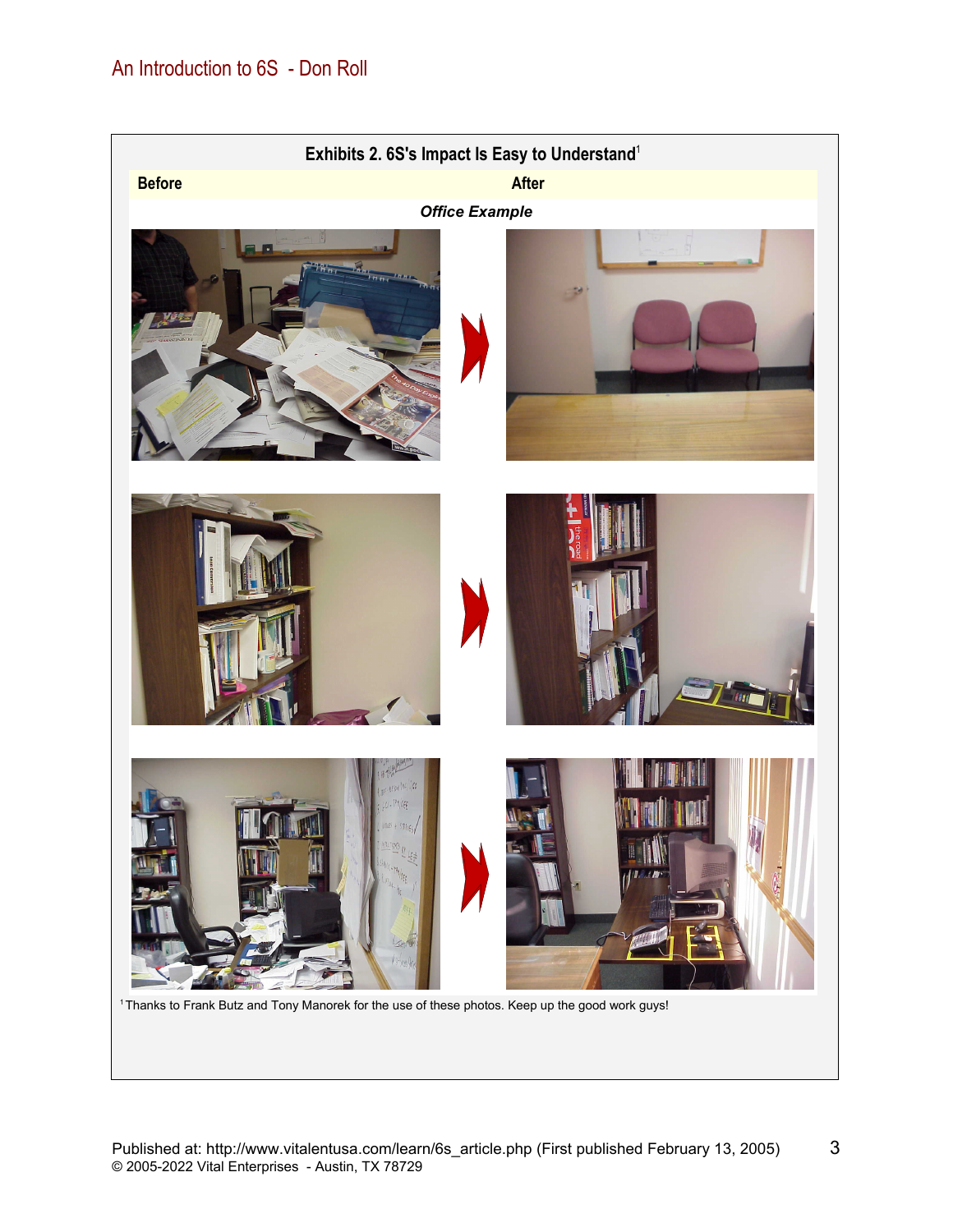You should also recognize a related point. 6S will need to be recycled, if your company is truly committed to continuous improvement using, for example, Kaizen. That is because you will modify the work process over time, meaning that your 6S solutions will also require adjustment.

# **Using 6S**

We use a three phase approach to doing 6S. We get ready for the event, do it, and then follow-up to make sure our improvements sustain. We adopted steps and materials from the Kaizen method documented in the *Kaizen Desk Reference Standard*, with the written permission of the copyright owner (Vital Enterprises).

## **Getting Ready**

To get ready for the event, we meet with the manager of the work area to identify what he or she wants the event to achieve. You need to know the manager's idea of how the work process in the target work area needs to improve and what business benefits that improvement should produce. With this information, we describe a scope for the proposed event. I do not draft a formal strawperson mission and goals, but I do form an idea of what these should be. One change I am considering is adopting the practice of documenting the strawperson mission, goals, and "do's and don'ts" as is recommended in the *Kaizen Desk Reference Standard*. I can use the electronic form in the Kaizen Tool Kit, and this should make confirming the manager's expectations for the event easier to do and provide a surer result. Up until now, however, I have not done this.

#### **Exhibit 3. Getting Ready Steps**

- 1. Get the customer's expectations.
- 2. Build a scope document.
- 3. Define a strawperson mission, goals, and "do's and don'ts" for the event.
- 4. Assess whether doing the event makes sense.
- 5. Get the people and the setting ready for the event.

Once I confirm the manager's expectations, we identify the people who will be on the 6S team and talk with them to assess what they understand about 6S, add to that understanding, and get their judgments about how effectively the workplace currently supports getting their jobs done. The team is made up of people working in the setting that we will 6S. Sometimes, that's everyone. Other times, the setting is large or there may be shift workers. If I can get to visit the work site, I do. There is no substitute for direct observation and meeting people face-to-face. If not, I use the information from the manager and from my conversations with workers to evaluate whether doing the event makes sense. I need to be sure I can use 6S to accomplish the purposes the manager has expressed and provide the improvements that employees feel will be meaningful. I also need to make sure that there is a good business case for the event. Events take time. Large events will take as much as five days. I need to see the possibility that 6S will take out enough waste (travel, transport, excess materials, etc.) to justify its cost. Once I make the judgment, I share it with the manager and the workers and start the preparation for the event.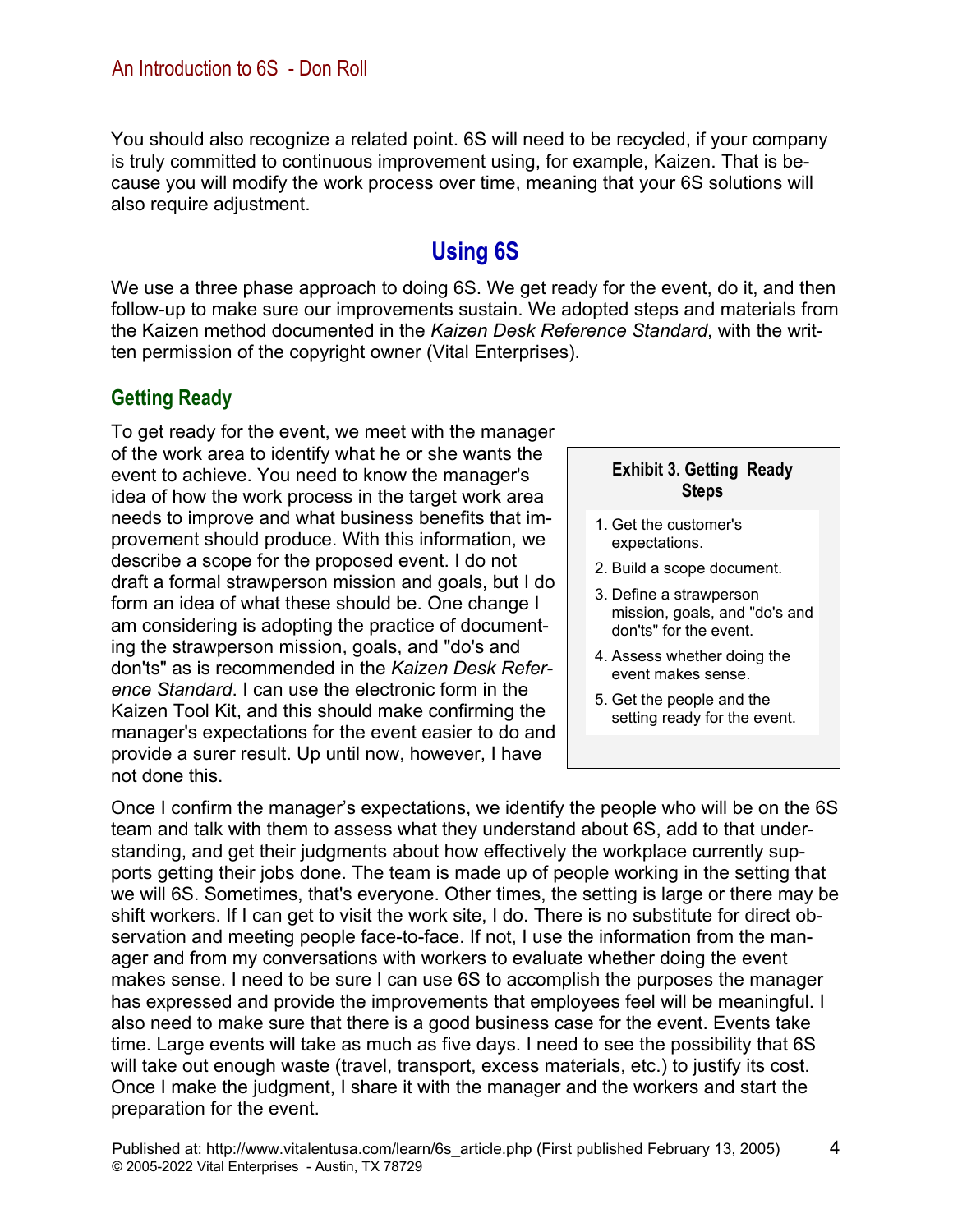First, I want to communicate to the proposed team what our schedule will be and provide them some pre-event materials to read (e.g., the scope of the event). I also enlist them in getting ideas from their fellow workers about what workplace improvements would make getting the work done more efficient. I also let them know that we will post a pre-event flyer in the workplace announcing the event, naming the team members, and directing workers to them for more information and for sharing their ideas. My last preparation step is to make sure the logistics for the event are in place. Depending on the type of work area—shop or office—we have a variety of materials we need for the team to do their job (e.g., clear tape, clipboards, colored tape, digital camera, doublesided tape, graph paper, wheels for measuring travel distances, safety equipment). We also need easels and flip chart paper and wall space for recording the team's findings and ideas and for displaying its mission, goals, and results.

## **Doing the Event**

I open the meeting by welcoming everyone, reintroducing myself, and saying what our mission is for the 6S event. I make sure everyone knows each other or we make introductions. Next I like to use an icebreaker activity to begin building the team. A good one is having the people share what they like and don't like about their work area. I remind them to include both their own ideas and those that other workers in the area shared with them. We summarize the workers' thinking, list their concerns and ideas on flip chart paper, post them, and refer back to them during the meeting. We use these ideas as part of the information to analyze in detecting waste due to workplace disorganization and the lack of visual information.

#### **Exhibit 4. Doing Steps**

- 1. Open the event.
- 2. Prepare the team.
- 3. Get the facts.
- 4. Assess waste.
- 5. Generate improvement ideas.
- 6. Select the best ideas.
- 7. Make improvements.
- 8. Measure results.

#### **Prepare the Team**

Next, I do a brief introduction to 6S, explaining what it is, how it is done, and showing some "before" and "after" pictures of other work areas where we have done 6S. We make sure to use pictures that mirror the setting of the workers with whom we are speaking; otherwise, they will not have as much value. We also make sure to relate the purpose and benefits of 6S to the issues the team has raised about its own work area.

This leads naturally to a review of the scope for the event. I support the team in analyzing the scope and any other materials so we can form a strawperson mission and goals. From the scope document itself, we draw the "do's and don'ts" for the event. The mission, goals, and "do's and don'ts" are tentative because we have not done a walk through to directly observe where the workplace is at with respect to 6S standards. With our tentative direction set, I review the day's agenda. Finally, the team members build a set of ground rules for how they will work together and we review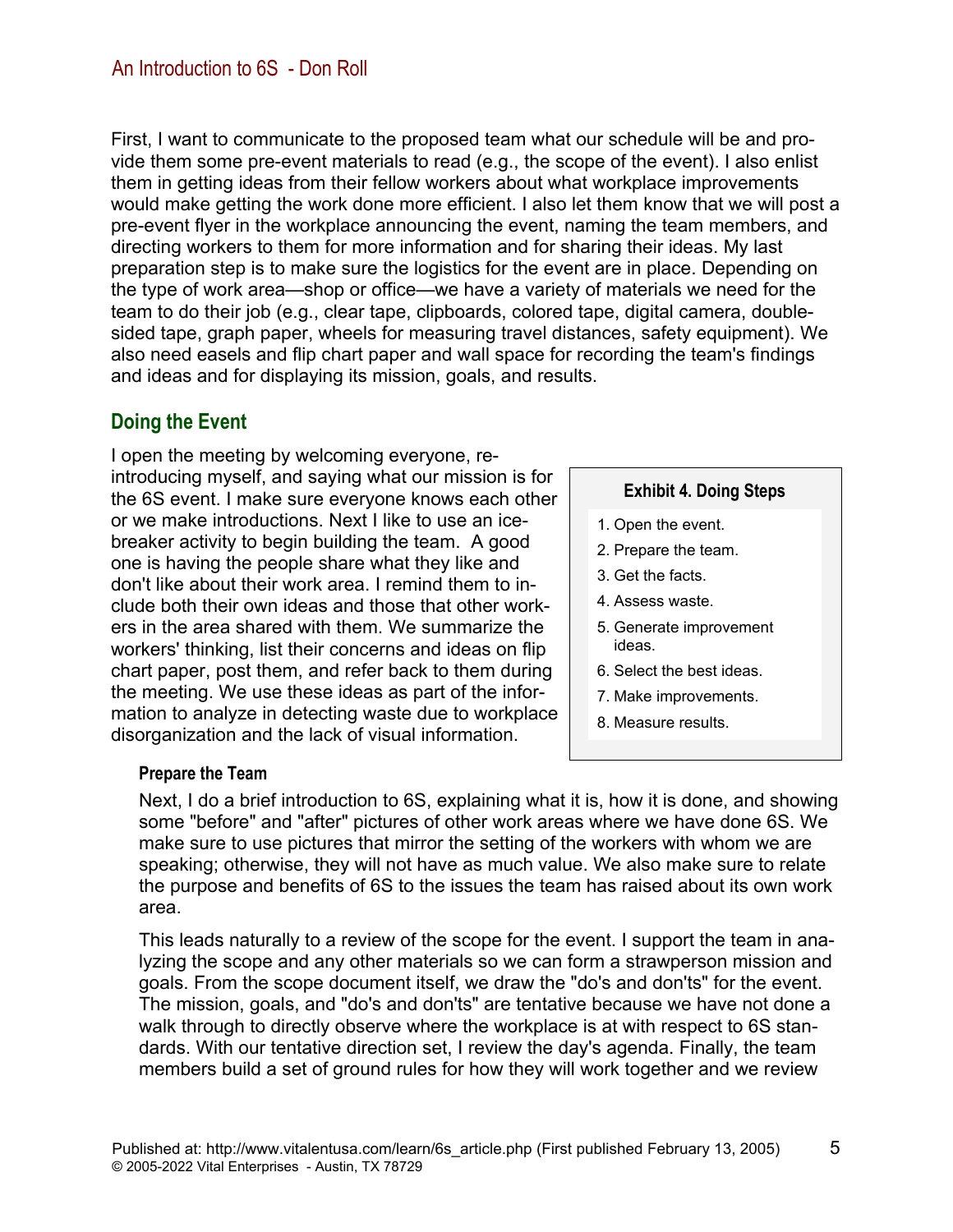the *Working With Others* skills<sup>1</sup>, which are essential to sharing and building on each other's ideas. Then, we get to work.

#### **Get the Facts**

The team's first job is data collection. We have several tasks to complete—do a workplace layout, take "before" pictures of the workplace, make observations of waste in the workplace, complete a 6S evaluation of the workplace, and interview workers in the area. We assign one team member to do the workplace layout and another to do the pictures using the digital camera we bring to the event. For both these roles, we use the guides supplied in the Kaizen Tool Kit that accompanies the *Kaizen Desk Reference Standard*. You can find them in the book as well (*Kaizen Desk Reference Standard,* pages 294 and 303-304).

We teach the team members about waste associated with workplace organization and give them an exercise that confirms their ability to detect waste (see Exhibit 5 for an explanation of the role waste detection plays in 6S).

#### **Exhibit 5. Why Introduce the Concept of Waste?**

Some people may say, "It's just obvious how messy or not a place is. Why make things more complicated by bringing in this notion of waste?" That's a good question because it is true that disorganization is obvious. Why do more than is necessary to fix it? Well, most businesses look at the bottom line benefits they will receive when evaluating what they will invest in. While disorganization is obvious, what is not so obvious is how it measurably affects businesses performance. Here is where detecting and measuring waste helps. Waste is the link between disorganization and operating measures. Travel and transport, for example, eat up time. Time costs money in many ways (labor cost, longer cycle time). Observe that waste, measure it, and you can estimate the cost of that waste *and the price the company pays for disorganization*.

An even more fundamental reason for including the detection of waste in a 6S event is that eliminating all waste is one of the pillars of Lean. Although it may be impossible to imagine, if a disorganized workplace produced no waste in the process of satisfying customers requirements, then its disorganization would be irrelevant from a Lean perspective.

(For more discussion of the relationship between waste, operating performance, and final business results see pages 244-247 and 255-256 of the *Kaizen Desk Reference Standard*.)

Next, we introduce the team to the 6S Evaluation form (Exhibit 6). Every team member is given a copy of the scale and asked to evaluate the workplace after we complete a walk through. We then prepare the team to do the walk through during which team members make observations and speak with workers to get their ideas. The team does the interviews using a modified version of the interview guides in the *Kaizen Desk Reference Standard* (pages 233–236) (again, with the written permission of the copyright holder).

<sup>&</sup>lt;sup>1</sup> J.S. Byron and P.A. Bierley (2003). Working With Others. Hope, ME: Lowrey Press.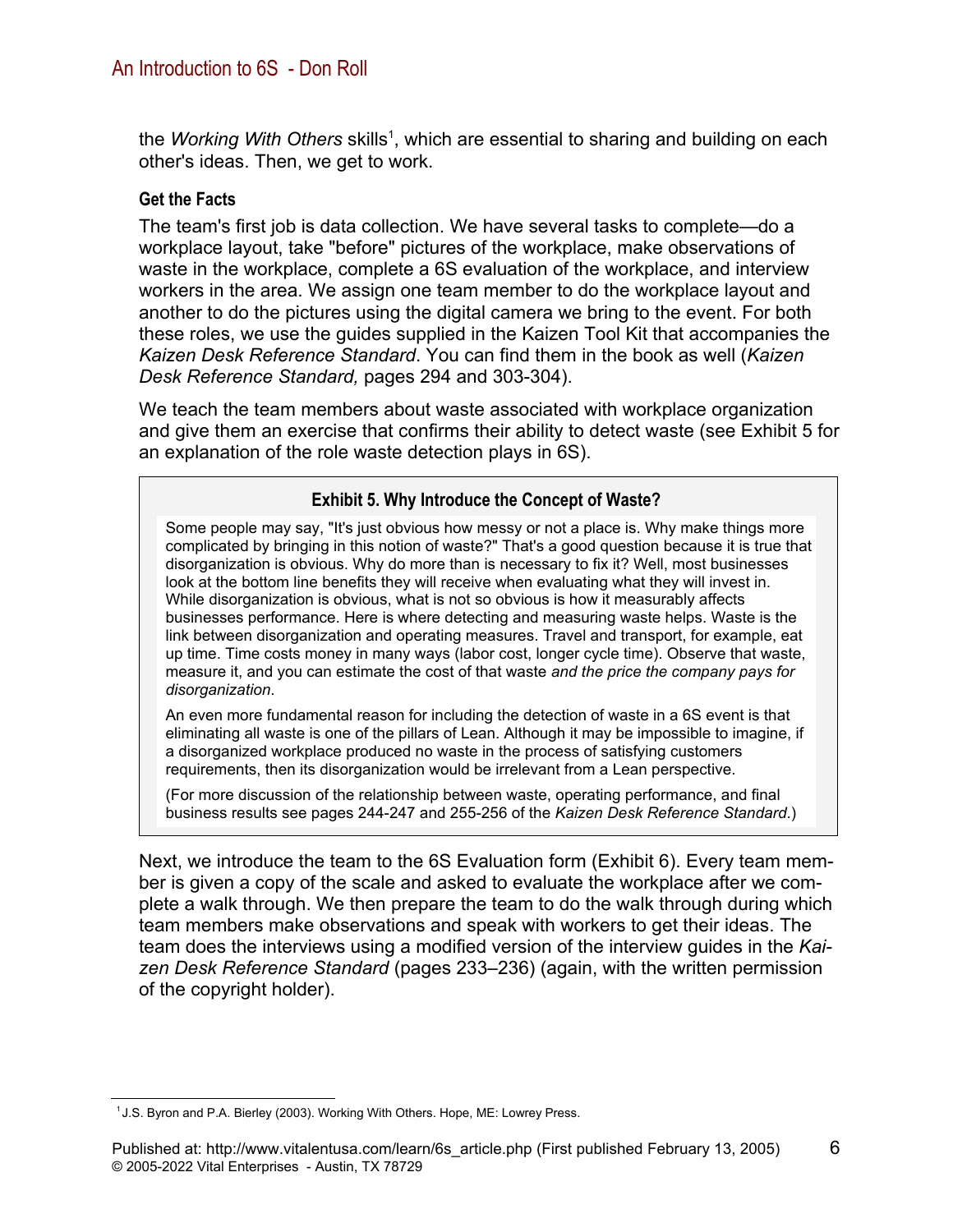| <b>Item Score</b>                   |                                                                            |               |       |  |  |
|-------------------------------------|----------------------------------------------------------------------------|---------------|-------|--|--|
| 6S Area: [Name the work area]       |                                                                            | <b>Before</b> | After |  |  |
| <b>Sort</b>                         | Distinguish between what is needed & not needed                            |               |       |  |  |
| (Organization)                      | Have all unnecessary items been removed?                                   |               |       |  |  |
|                                     |                                                                            |               |       |  |  |
|                                     | Are walkways, work areas, locations clearly identified?                    |               |       |  |  |
|                                     | Does a procedure exist for removing unneeded items?                        |               |       |  |  |
| <b>Stabilize</b><br>(Orderliness)   | A place for everything and everything in its place                         |               |       |  |  |
|                                     | Is there a place for everything?                                           |               |       |  |  |
|                                     | Is everything in its place?                                                |               |       |  |  |
|                                     | Are locations obvious and easy to identify?                                |               |       |  |  |
| <b>Shine</b><br>(Cleanliness)       | Cleaning and looking for ways to keep it clean                             |               |       |  |  |
|                                     | Are work areas, equipment, tools, desks clean and free of debris,<br>etc.? |               |       |  |  |
|                                     | Are cleaning materials available and accessible?                           |               |       |  |  |
|                                     | Are all aisle markings, location indicators, etc., clean & unbroken?       |               |       |  |  |
|                                     | Cleaning schedules exist and are posted?                                   |               |       |  |  |
| <b>Standardize</b><br>(Adherence)   | <b>Maintain &amp; Monitor for adherence</b>                                |               |       |  |  |
|                                     | Is all necessary information visible?                                      |               |       |  |  |
|                                     | Are all standards known and visible?                                       |               |       |  |  |
|                                     | Are all visual displays current and up to date?                            |               |       |  |  |
|                                     | Is there adherence to existing standards?                                  |               |       |  |  |
| <b>Sustain</b><br>(Self-Discipline) | Following the rules to sustain                                             |               |       |  |  |
|                                     | Are procedures being followed?                                             |               |       |  |  |
|                                     | Does an on-going audit and feedback system exist?                          |               |       |  |  |
|                                     | Does a system exist to respond to audit feedback?                          |               |       |  |  |
| <b>Safety</b>                       | Maintaining a safe work place                                              |               |       |  |  |
| (Zero incidents)                    | Is a green tag system in place?                                            |               |       |  |  |
|                                     | Are appropriate controls in place to identify safety equipment?            |               |       |  |  |
|                                     | Is all safety equipment unobstructed and accessible?                       |               |       |  |  |
|                                     | <b>Total Score</b>                                                         |               |       |  |  |
| <b>Evaluators Name:</b><br>Scoring: |                                                                            |               |       |  |  |
| 0= No problems                      |                                                                            |               |       |  |  |
|                                     | 1= One to Two problems                                                     |               |       |  |  |
| 2= More than Two problems           |                                                                            |               |       |  |  |

#### **Exhibit 6. 6S Evaluation Form**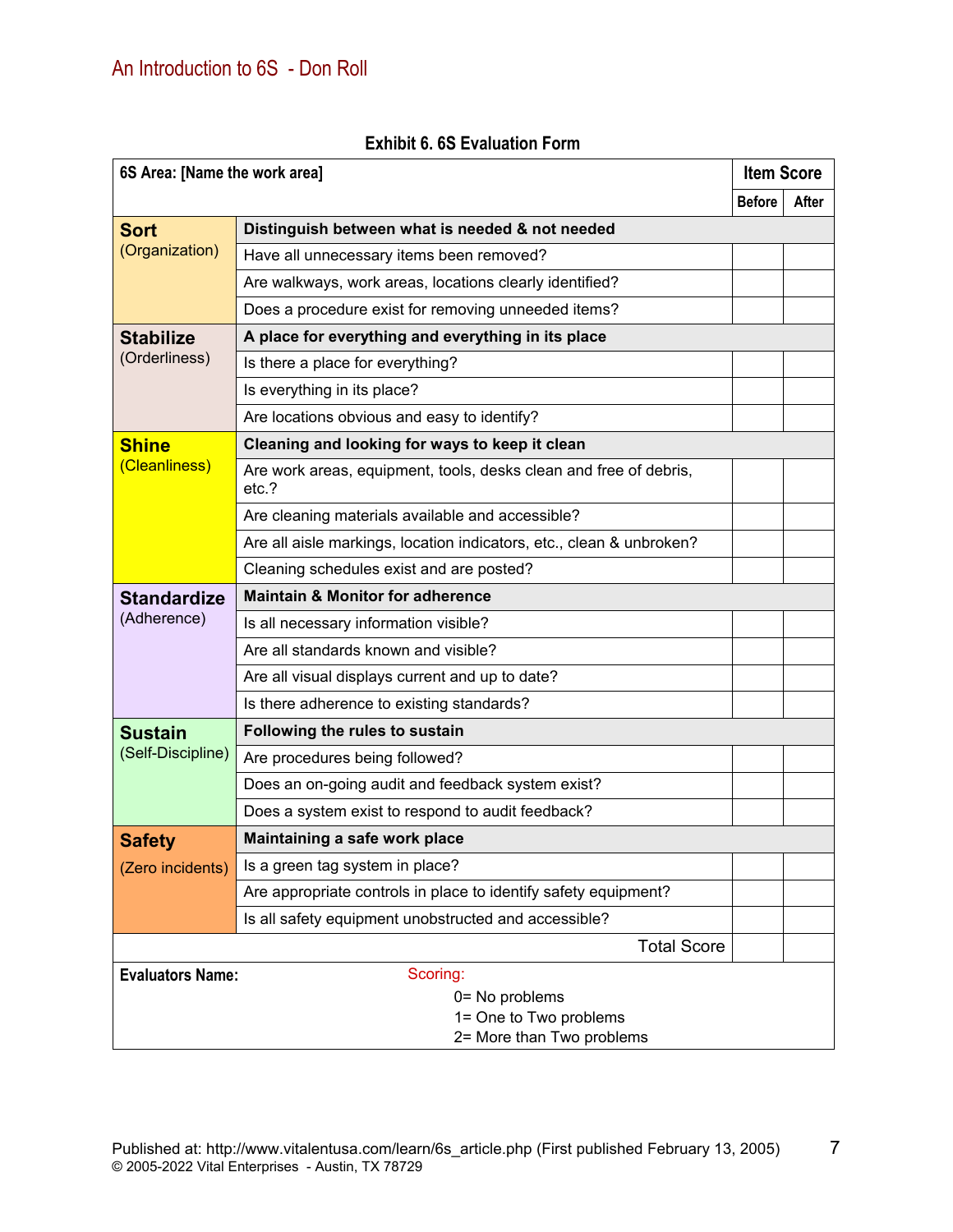#### **Assess Waste**

After the walk through, we pool the observations of waste that derive from how the workplace is organized and document them in the same form we use in doing Kaizen events (*Kaizen Desk Reference Standard,* pages 237–238). The Kaizen Tool Kit provides an electronic version of this form into which we type our observations. Before we move on, the team members complete a 6S Evaluation form for the workplace. Each person fills out his or her own form. Then, I build one for the whole team, getting each member's judgments and averaging the ratings across team members. If there are differences in ratings, we discuss the differences. We always rely on the documented observations to make our final judgment.

We next summarize our findings and use these to test whether the mission and goals for the event are valid, given the facts in the workplace. We adjust either as needed. Before we consider how to eliminate the waste we observed by applying 6S methods, we make measurements of the waste we observed. For example, we may measure the distanced traveled by workers during the work process or the time spent in searching for tools or materials or we may estimate the amount of scrap in a workplace or the amount of paper wasted in an office operation. These measures allow us to calibrate which type of waste most affect the operational performance of the work process we want to improve. Again, we find that the guides provided in the *Kaizen Desk Reference Standard* (and in its Tool Kit) are useful for our measurement purposes (see Task D2. Evaluate the Target Work Process, pages 267-309).

#### **Make Improvements and Measure Results**

Now we get to the best part of the event. The team takes each goal, looks at the observations associated with it, and generates ideas to eliminate the waste and improve workplace organization and the display of important information. These actions fall within one of the 6S's. For example, the team may propose removing unnecessary items in the work area (*Sort*); arrange necessary items in an orderly manner that places them nearest to their points of use (*Stabilize*); re-paint signs that are faded, walls where paint has failed, replace broken chairs (*Shine* and *Safety*); and write job aids to remind workers of tasks to do to keep the workplace enabling of their work (*Sustain*). (See Exhibit 7, next page, for other examples of 6S improvements.)

Once we select the actions to implement, we verify that the actions we have selected will actually accomplish the event's goals. All improvements have value, but the priority is given to those that will accomplish the purposes for which the event was scheduled.

We build an action plan to guide doing an action when it is complex or needs coordinated action by several team members (see Action Plan Template in the Kaizen Tool Kit, version 1.3). The team members make the changes and then we recycle the measurements and other data gathering tasks they completed before we made changes. We always do after pictures and a 6S Evaluation. If we have attempted to reduce travel and transport, we will redo measurements of distance traveled during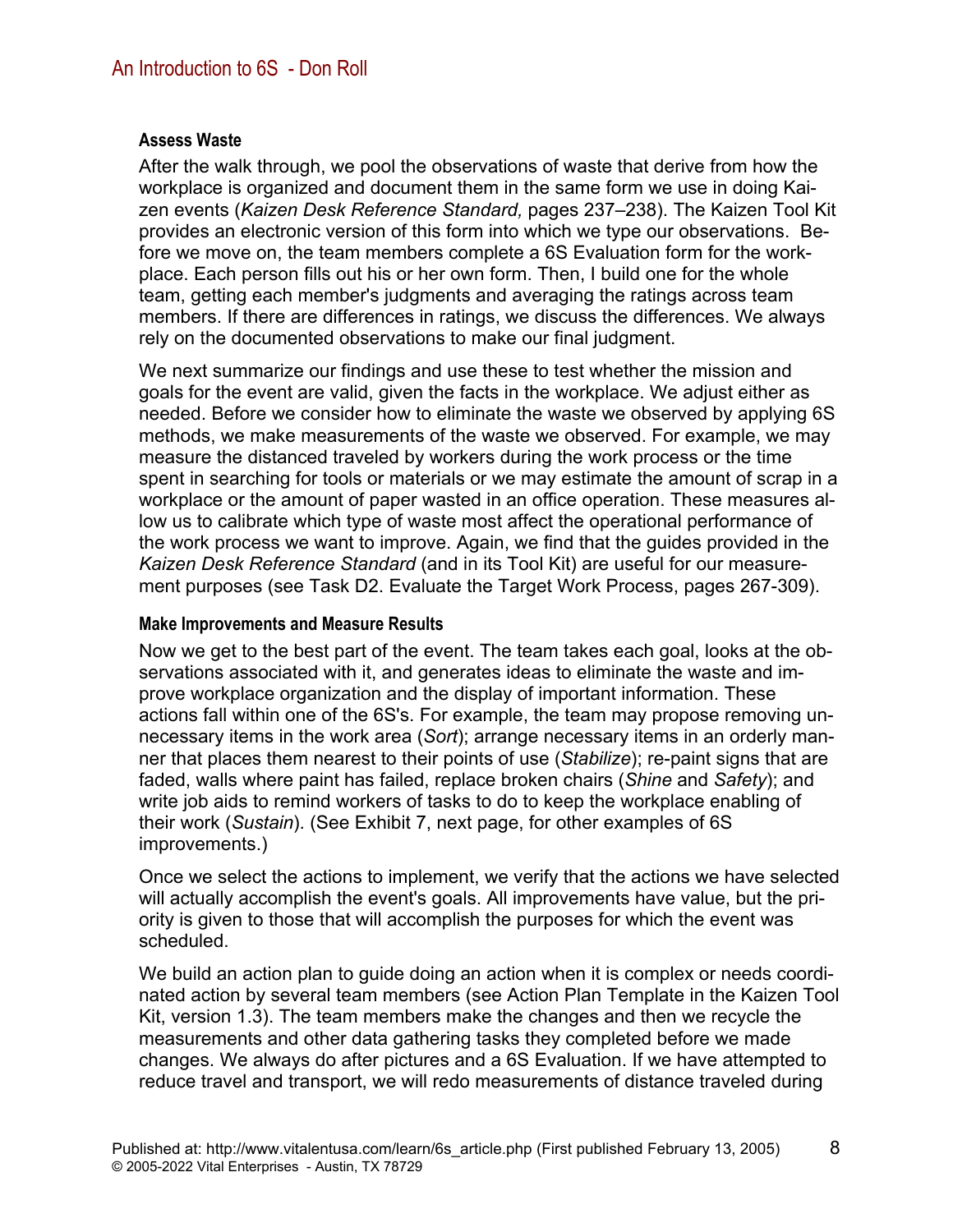the performance of the work process. Similarly, the team members will do other measurements needed to judge whether the goals of the events are accomplished.

| <b>Shop</b>                              | <b>Office</b>                                   |                                                                                               |  |
|------------------------------------------|-------------------------------------------------|-----------------------------------------------------------------------------------------------|--|
|                                          | <b>Physical</b>                                 | Virtual <sup>1</sup>                                                                          |  |
| Implement red tag system <sup>2</sup>    | Implement red tag system                        | ■ Virtual red tag system                                                                      |  |
| Implement a green tag system $3$         | Implement a green tag                           | Improve file/folder<br>hierarchy                                                              |  |
| Implement color codes <sup>4</sup> and   | system                                          |                                                                                               |  |
| standards                                | Improve workplace layout                        | Improve disk storage<br>$\blacksquare$<br>space and speed of<br>retrieval of electronic files |  |
| Introduce simple materials<br>Kanban $5$ | Introduce point of use <sup>6</sup><br>concepts |                                                                                               |  |
| Create visual work instructions<br>п     | Eliminate ergonomic<br>ш                        | Create standards for file<br>п<br>management and creation                                     |  |
| Improve workplace layout/reclaim         | hazards                                         |                                                                                               |  |
| wasted space                             | Enhance visual<br>$\blacksquare$                | Improve or create job aids<br>to eliminate search and<br>defects                              |  |
| ■ Create and implement sustaining        | communication methods                           |                                                                                               |  |
| system with audits                       | Alternative storage<br>$\blacksquare$           |                                                                                               |  |
| Implement relevant visual metrics        | scenarios                                       |                                                                                               |  |

1Virtual refers to electronic information and the media on which information is stored—computer disk drives, back-up media, etc.

<sup>2</sup>Red Tag System - A method for identifying information and things in the work area that are not needed for performing day-to-day the work. Each red-tagged item is dated and moved to a central holding area. If the item is not used after a certain period of time (maybe between 1 to 6 months), it is then disposed of. A red tag system is an excellent way to free up valuable floor space and eliminate such things as broken tools, obsolete jigs and fixtures, scrap and excess raw material in shop settings and unneeded documents, file cabinets, old correspondence, and office supplies or equipment in office and service settings. Virtual red tagging create a space on a disk drive as the holding area for electronic files and folders, but otherwise operates in the same manner.

<sup>3</sup>Green Tag System - A method for ensuring a safe workplace. It identifies, corrects, or removes unsafe equipment or prescribes cautions for the use of equipment that is safe to use only when specified cautions are followed. The system prescribes that each piece of equipment is inspected for compliance with safety standards with regard to its construction and current condition. The system uses Green, Yellow, and Red tags. A Green tag means the equipment passed inspection and is safe for use. The Yellow tag means that the equipment is safe to use if certain requirements are followed. The Red tag means the equipment is unsafe to use and should be removed from the workplace either for discard or repair.

4Applies selected colors to identify specific functions or meanings in a workplace. The assignment of colors to functions is standardized across an organization. For example, we may assign the color yellow to indicate a Kanban area or some other function like parking area for transient equipment or storage area for materials or tools. In a shop setting, we might use the color white on the floor to identify personnel walkways.

<sup>5</sup>Signal cards (or other visual signaling) used to pull product (product Kanbans) through a production system or materials from inventory (materials Kanban). Makes visual the demand for either product or materials. In a Kanban using cards, when a component is used a card is passed upstream and only then will upstream operations receive the authority to begin production of a replacement component or replenishment of needed materials. from inventory (materials Kanban).

<sup>6</sup> Places information visually where it is vital to adding value to the product or service being produced.

## **Following Up**

The team closes out the event by doing a presentation of what it accomplished and what it will do to sustain the improvements it made. This presentation is made to all the workers in the area and other interested groups, including of course the manager who requested the event. We build the presentation using the event's mission, goals, and "do's and don'ts." This anchors us in what we were to achieve. We use our before facts (pictures, 6S Evaluation, measurements, and observations of waste) to describe the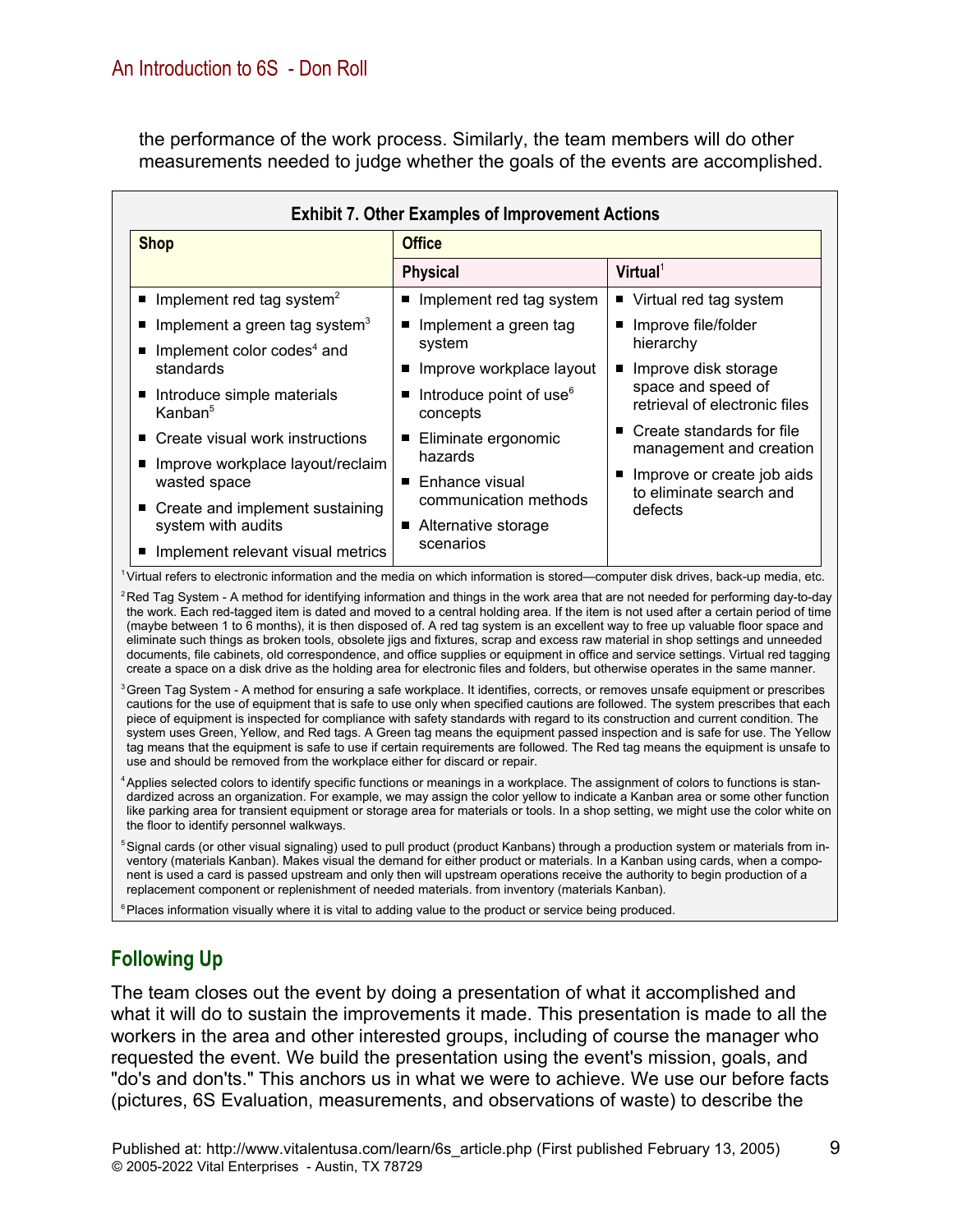problems that existed. Then we share the team's action list, tell about what happened as we made improvements, and end with the post-event facts (pictures, 6S Evaluation, measurements, and observations of waste). It works out easily because we have all the information developed and organized by the time we get to the end of the event.

#### **A Few Tips**

Be sure to credit the workers in the work area who were not able to be on the team itself. The event would not have produced its results if they had not contributed their information and ideas. Especially credit any improvement ideas that came from them and identify clearly who provided the ideas. Everyone needs to be recognized for the help they provided. There is the "6s team"—and you want to make sure you credit its work—but, there is the larger team of which it is a part. Also, don't leave out the manager who initiated the event. Without his or her initiative, the event and its good results would never have been achieved. Finally, emphasize the importance of sustaining the event's gains. Consider using a leave-behind measure that visually displays the improvements that were made and records the day to day sustaining of both the improvement actions and the benefits they produced. Check out the discussion and examples of leave-behind measures in the *Kaizen Desk Reference Standard* (pages 173-174, 341-342, 349, 385).

## **The Pay Off**

While Workplace Organization and Visual Controls (WOVC) events are usually very hard work, most participants express great pleasure in having participated. The physical change is truly significant, they have been allowed to positively impact their own workplace with their own ideas, and the area is more pleasant to work in after their efforts. Many times this participation has served as a springboard for additional efforts not only for the individual, but for the organization as well. Setting the stage with pure WOVC events is great for paving the way for other continuous improvement activities an organization may be contemplating.

# **Postscript: The Virtual Office**<sup>2</sup>

Especially in the office environments, we live in two worlds—one physical (rooms, desks or work stations, papers, equipment) and the other virtual (electronic files, folders, forms). To be effective, 6S needs to go to the virtual workplace as well as the physical workplace. Here, we have lots of history and prior practice to draw on that actually predates Lean. For example, former President Jimmy Carter promoted and signed into law the Paperwork Reduction Act in 1980. The law authorized the Bureau of the Budget (now the Office of Management and Budget) to coordinate Federal reporting services, eliminate duplication and reduce the cost of such services, and minimize the burdens of furnishing information to Federal agencies. One by-product of this effort was the development of an information policy and an information management function. This function was responsible for systematically analyzing an organization's information requirements,

<sup>&</sup>lt;sup>2</sup>Thanks to Dr. Raphael L. Vitalo for the information in this section. He has worked in both information resource management and database design for enterprise information systems.